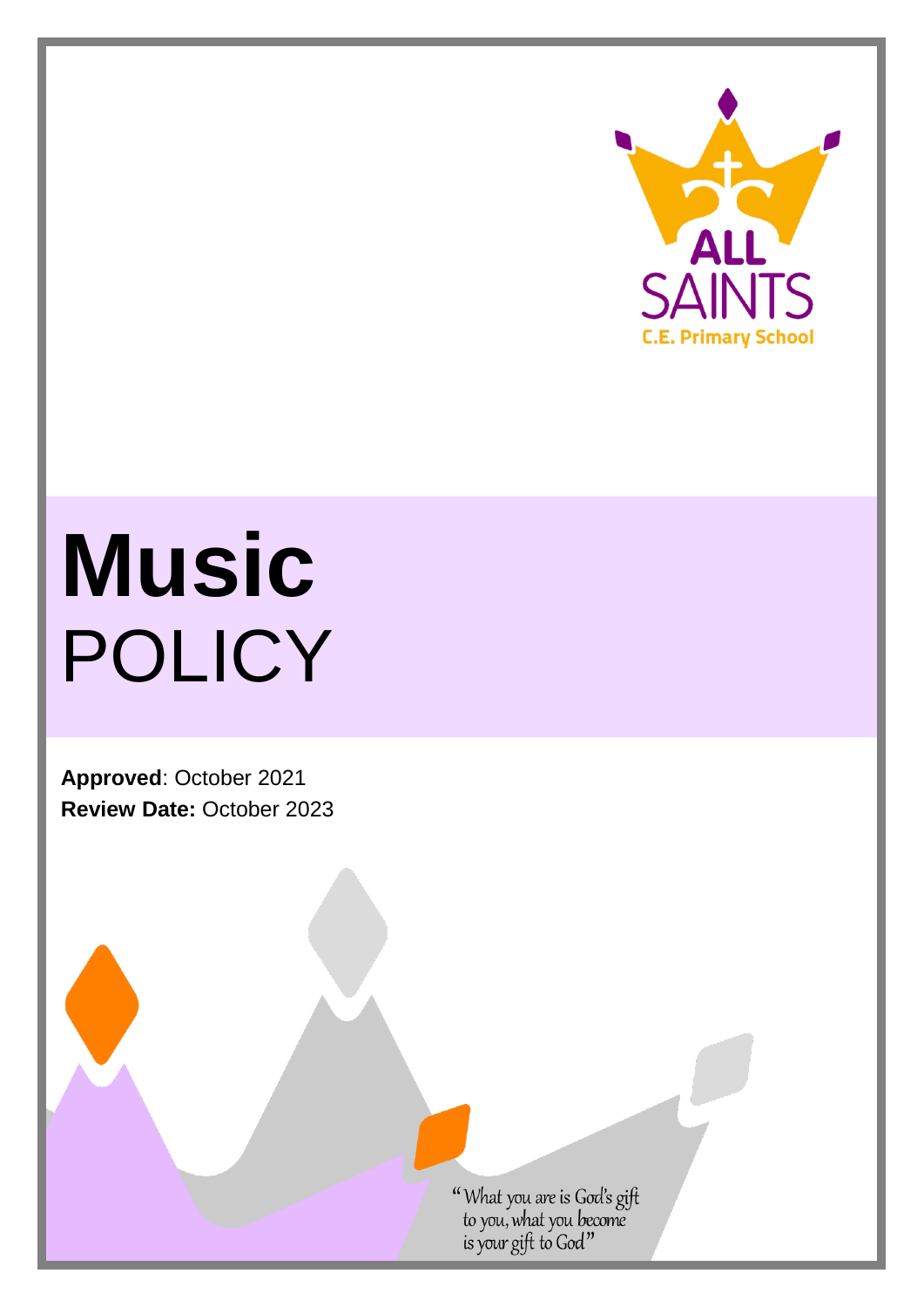### **Our Vision**

Through a positive caring environment, we provide the opportunity for every child to reach their full potential. We embrace Christian values and these permeate through all areas of our curriculum.

### **Aims and objectives**

Music is a unique way of communicating that can inspire and motivate children. It is a vehicle for personal expression, and it can play an important part in the personal development of people. Music reflects the culture and society we live in, and so the teaching and learning of music enables children to better understand the world they live in. Besides being a creative and enjoyable activity, music can also be a highly academic and demanding subject. It also plays an important part in helping children feel part of a community. We provide opportunities for all children to create, play, perform and enjoy music, to develop the skills, to appreciate a wide variety of musical forms, and to begin to make judgements about the quality of music.

The objectives of teaching music in our school are to enable children to:

- know and understand how sounds are made and how to develop those sounds;
- know how music is made through a variety of instruments;
- know how music is recorded and written down;
- know how music is influenced by the time, place and purpose for which it was written;
- develop the interrelated skills of performing, composing and appreciating music.

# **Teaching and learning style**

At All Saints School we make music an enjoyable learning experience. We encourage children to participate in a variety of musical experiences through which we aim to build up the confidence of all children. Singing lies at the heart of good music teaching. Our teaching focuses on developing the children's ability to sing lyrically with other people. Through singing songs, children learn about the structure and organisation of music. Junior and Infant singing take place weekly in addition to class lessons. We teach them to listen to and appreciate different forms of music. Children are taught the language of music in music lessons and about how music can represent feelings and emotions. We teach children to make music together, to understand musical notation where possible, and to compose pieces. One year group have whole class instrumental tuition for at least one term. Cross-curricular links are made wherever possible, for example through maths or poetry etc.

### **Additional music teaching**

Children are offered the opportunity to study a musical instrument with peripatetic teachers. Peripatetic music teaching is provided by instrumentalists of a professional quality. Parents who want their children to participate in the scheme must purchase or hire the instrument and pay the additional music lesson fees on a termly basis unless part of our PPG scheme who can access this provision for free. These lessons are normally taught to small groups of children who have chosen to learn one of a variety of instruments, such as the guitar, violin, viola or drums. This is in addition to the normal music teaching of the school, but usually takes place during curriculum time.